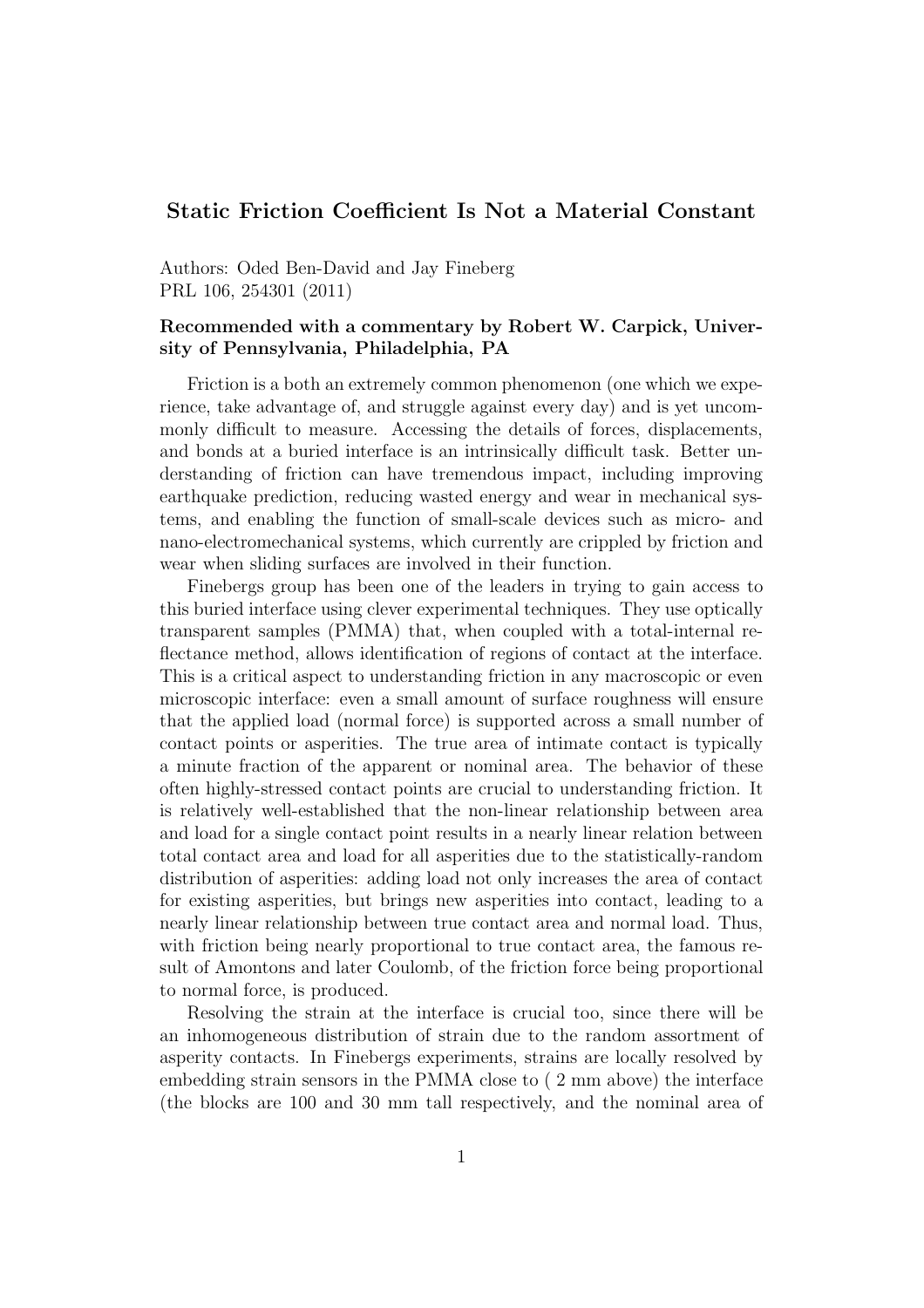contact is 200 mm  $\times$  6 mm). These are spaced apart across the interface by separations of the order of several tenths of mm.

This system is in a regime where it exhibits stick-slip instabilities, thus rapid slip events are seen to occur. Both the contact area and applied normal and shear forces are resolved dynamically in time, and normal and shear stress profiles (presumably obtained by converting strain to stress through Hookes Law) were determined prior to each slip event.

One limitation of the optical method Fineberg uses is that the lateral spatial resolution is subject to the far-field diffraction limit, meaning contact areas much smaller than one micrometer across are difficult to discern; two contact regions separated by a distance of 100 nm, for example, cannot be distinguished from a single contact region that includes both. Thus, measurements of contact area can be in error. Obviously, the mm-level spacing of the strain gauges restricts spatial resolution of strains to even larger length scales.

Despite these limitations, the details revealed by these spatially-resolved measurements are intriguing. The color maps in Fig. 2 give us a rare glimpse at the (approximate) regions of contact vs. full separtion upon sliding. Furthermore, important new physical behavior can be uncovered by these techniques. The key question Ben-David and Fineberg address in this paper is whether one can define a true friction coefficient, a proportionality between the normal load and the lateral force at which slip occurs. They find that the value observed depends not only on the load, but also on the application of slight tilt angles to the upper block, which is a way of varying the stress profile at the interface. For a given tilt angle, the friction coefficient and the relative drop in friction when slip occurs are both found to vary, but both scale closely with the ratio of the length  $l_T$  to the normal load. The quantity  $l_T$  is the length of a pre-existing slipped region that slipped due to a slowly propagating crack. This length will also affect the stress profile at the interface.

Their primary conclusion is that the friction coefficient, be it global (Fs/Fn) or local (shear stress/normal stress in a region) is not constant, but rather is affected by the pre-slip stress profiles and thus to the rupture dynamics. This appears to be highly consistent with the manner in which fracture occurs in solids. Brittle fracture in solids occurs when the strain energy release rate (the rate at which strain energy is relieved as a crack propagates) exceeds a critical value, namely, the energy penalty for creating free surfaces. Ben-David and Fineberg do not discuss it, but this can be quantified in a more versatile manner by comparing the stress intensity factor with the fracture toughness of the material (or in this case, of the interface). This may be worth discussing further in subsequent comments.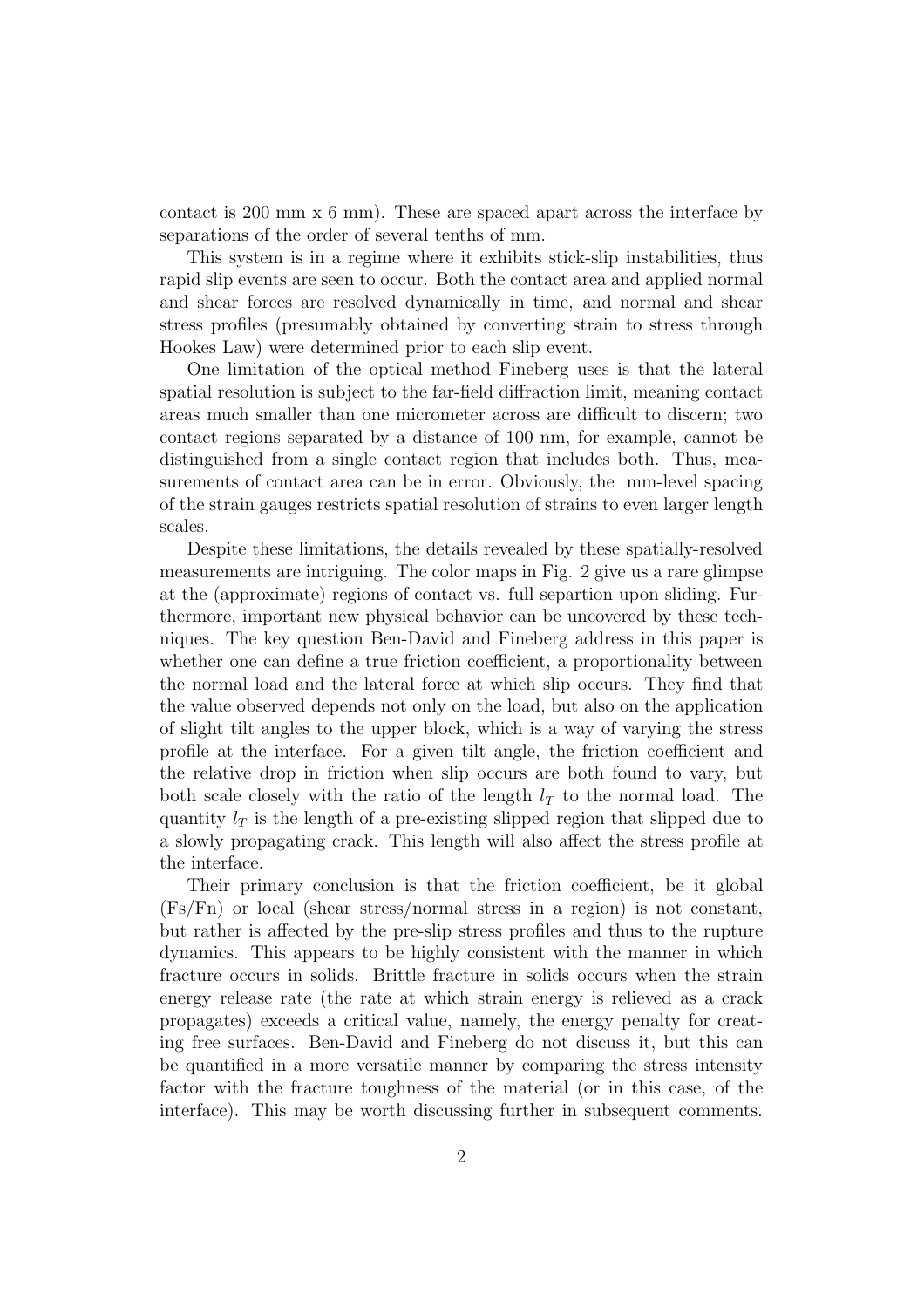

FIG. 2 (color online). (a)–(c) Measurements at 20  $\mu$ s intervals of the changes in the real contact area  $A(x, t)$  for representative events with  $\alpha = 0.01$ ° and (top to bottom)  $F_N = 2000, 4000,$ and 6000 N. Hotter (colder) colors indicate increased (decreased) A.  $A(x, t)$  was normalized by its value 1 ms before rupture initiation. Each rupture consists of a slow front [6,7] initiating near  $x = 0$  which sharply transitions at  $x \equiv l_T$  to rapid propagation. Transitions to front velocities  $V = 2000$ , 1800, and 1500 m/s occur at  $l_T = 27$ , 38, and 52 mm for (a)–(c).  $\mu_S$  decreases with increasing  $l_T$ . (d)  $\mu_S$  vs  $l_T$  normalized by the interface length  $L = 200$  mm, for 113 events with  $\alpha = 0.01$ ° (open symbols) and  $\alpha = 0.02$ ° (filled symbols) for  $F_N = 2000-7000$  N. For each  $\alpha$ , all points collapse to distinct well-defined curves, each offset in  $\mu_S$ . Whereas for  $\alpha = 0.01^{\circ}$ , values of  $\mu_S$  roughly cluster for each  $F_N$ , data for both  $F_N$  = 7000 N ( $\alpha = 0.01^{\circ}$ ), and  $\alpha = 0.02^{\circ}$ , span most of the collapse.

## Figure 1: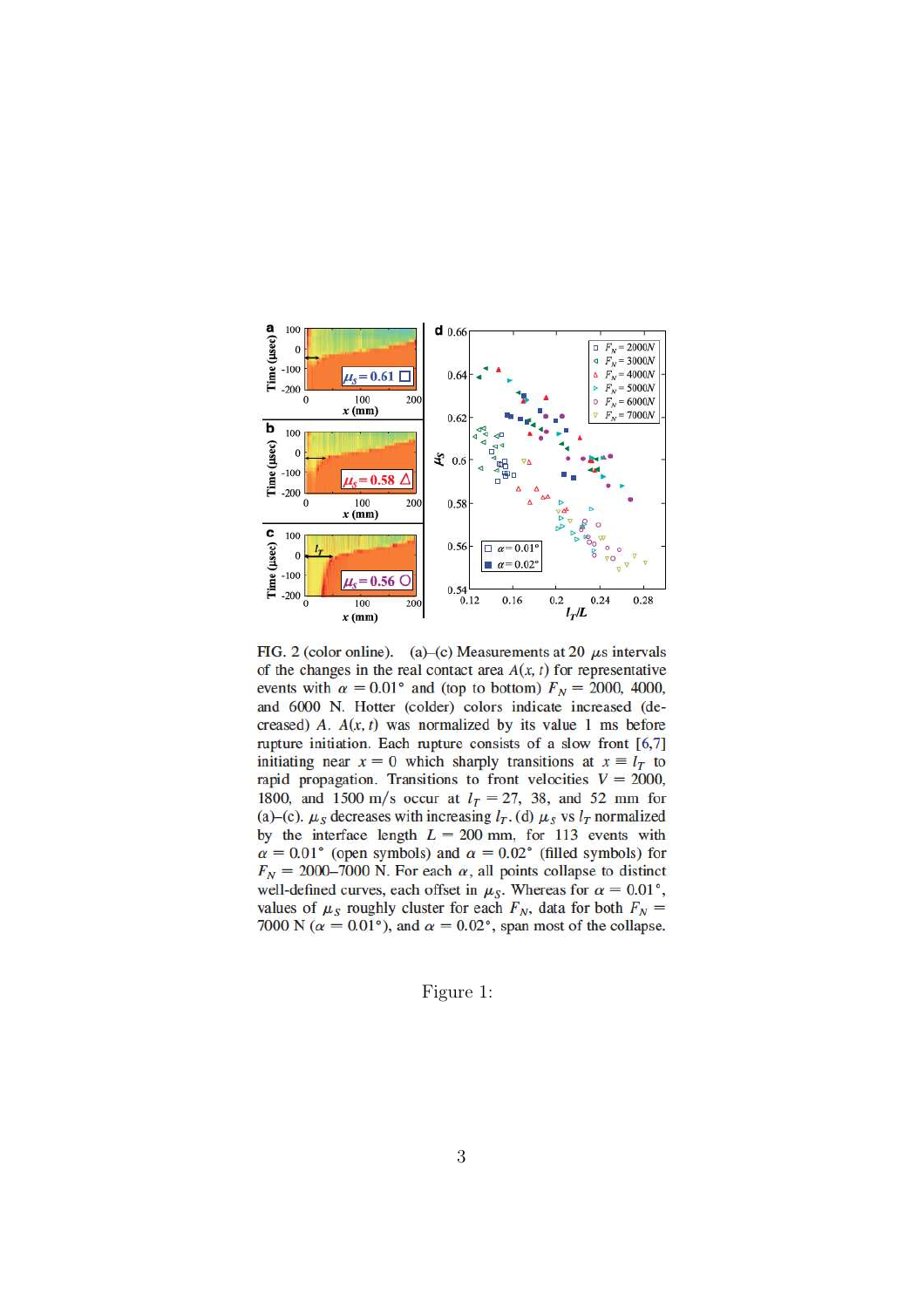In either case, the condition for crack propagation will depend on the precise loading; a small applied moment instead of pure tension, for example, can lead to significantly different critical forces for propagating the crack.

The key point here is that the critical aspect for slip is not force balance, but energy balance between strain energy and surface energy. This is not a new concept. What is potentially new is to apply this to a frictional interface where the dissipation is occurring not just at the crack tip, but across the sliding cracked interface. In other words, the crack faces are not stressfree. The authors mention that no theory that fully accounts for this effect exists. However, there are prior investigations of shear-mode fracture where interfacial friction across the crack faces is taken into account, e.g. [1]. I have not reviewed this body of work in detail. It is likely that, due to the uncertain nature of friction at the slipped interface, many questions remain about this type of fracture. Such prior work likely merits further attention by the authors, although the authors are the first to locally resolve interfacial contact area and stresses, which are important and substantial steps forward.

I disagree with the title and other statements in the paper that the friction coefficient is a material parameter. Tribologists have been well aware for decades that even if one selects two well-defined materials, the velocity, atmosphere, surface roughness, presence of adsorbates, sliding speed, temperature, and static contact time can all affect the friction coefficient. These factors can account for a great deal of the variations in friction coefficients that are typically reported in literature.

However, the Ben-David and Finebergs main point remains valid: given that they are using the same conditions and only varying the normal load and the interfacial stress profile alone, one would not have known what friction coefficient to expect. This study sheds light on the governing interfacial mechanisms that are at play. To understand this further, a comprehensive approach in the framework of fracture mechanics may be warranted. However, it will also need to take into account the frictional dissipation that is taking place at the sliding interface in the wake of the rupture. In other words, we have a conundrum; understanding and modeling static friction seems to require understanding dynamic friction too. Or perhaps the reverse is true: the fluctuations in static friction seen may contain important information on the dynamic friction that occurs at the slipping portions of the interface. Static friction may thus be a sensitive probe of dynamic friction. [1] On the effect of crack face contact and friction due to fracture surface roughness in edge cracks subjected to external shear, Gross & Mendelsohn, Engineering Fracture Mechanics, v 31, 405-20, 1988.